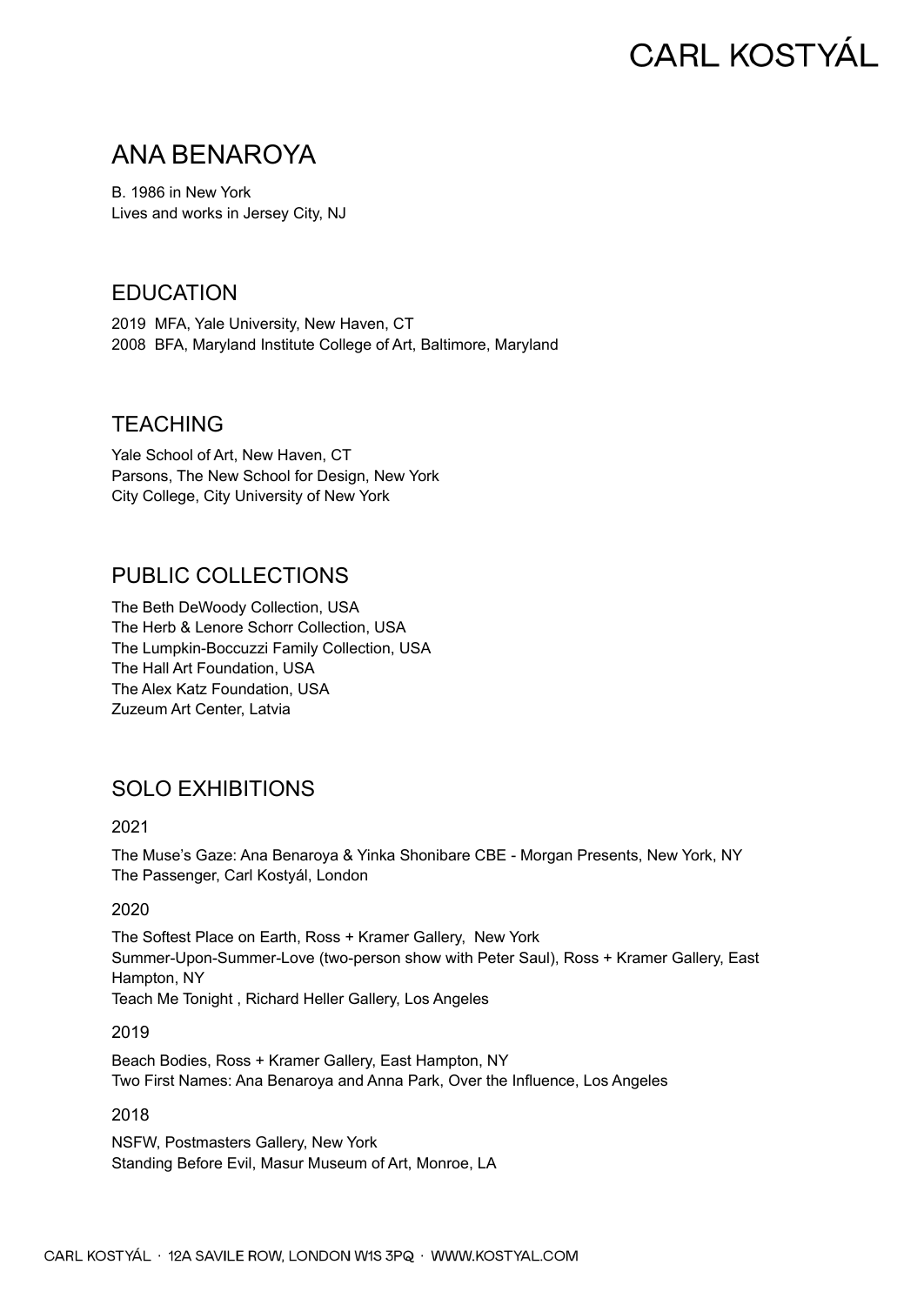2016 My Foolish Heart, Rabbit Hole Projects, Brooklyn

2015

American Hero, FISK Gallery, Portland, OR

2013

Summer Love, Nooworks, San Francisco

## GROUP EXHIBITIONS

#### 2021

OUT Collective / Queercircle - Victoria Miro, London, U.K. The Interior - Venus Over Manhattan, New York, NY Resting Point of Accommodation, Almine Rech, Brussels Breakfast Under The Tree, Carl Freedman Gallery, Margate, UK Stockholm Sessions, Carl Kostyál | Stockholm

#### 2020

Allegory of Painting - WOAW Gallery, Hong Kong How About Them Apples? - Ross + Kramer Gallery, New York 1988, Anthony Gallery, Chicago American Woman, Allouche-Benias Gallery, Athens

#### 2019

Juxtapoz at 25: In Black & White, Hotel of South Beach, Miami Ocean Cadence, Ross + Kramer at Soho Beach House, Miami Two First Names, Over The Influence, Los Angeles Yale Painting 2019, New Release Gallery, New York You Can't Control The Witness, ltd Los Angeles, Los Angeles Group Show, Richard Heller Gallery, Santa Monica, CA Nesting Habits, ltd Los Angeles @ Vacation Gallery, New York Fraternité, Curated by Morgan Aguiar-Lucander, New Haven, CT A Little Tenderness, Gildar Gallery, Denver, CO Again Always, Yale MFA Thesis Show, New Haven, CT

2018

Multilayered: New Prints 2018/Summer, International Print Center NY, New York Daddy's Books, Life Lessons Garage, Far Rockaway, NY

#### 2017

Odds & Ends Art Book Fair, Yale University Art Gallery, New Haven, CT You Can Get In And Not Do Anything, Yale MFA 2019 First Year Show, New Haven, CT Reconstruir, 41 Cooper Gallery, The Cooper Union, New York Artists in Residence, Newark Print Shop, Newark, NJ

#### 2015

Am I Invisible?, Delancey Plaza, New York